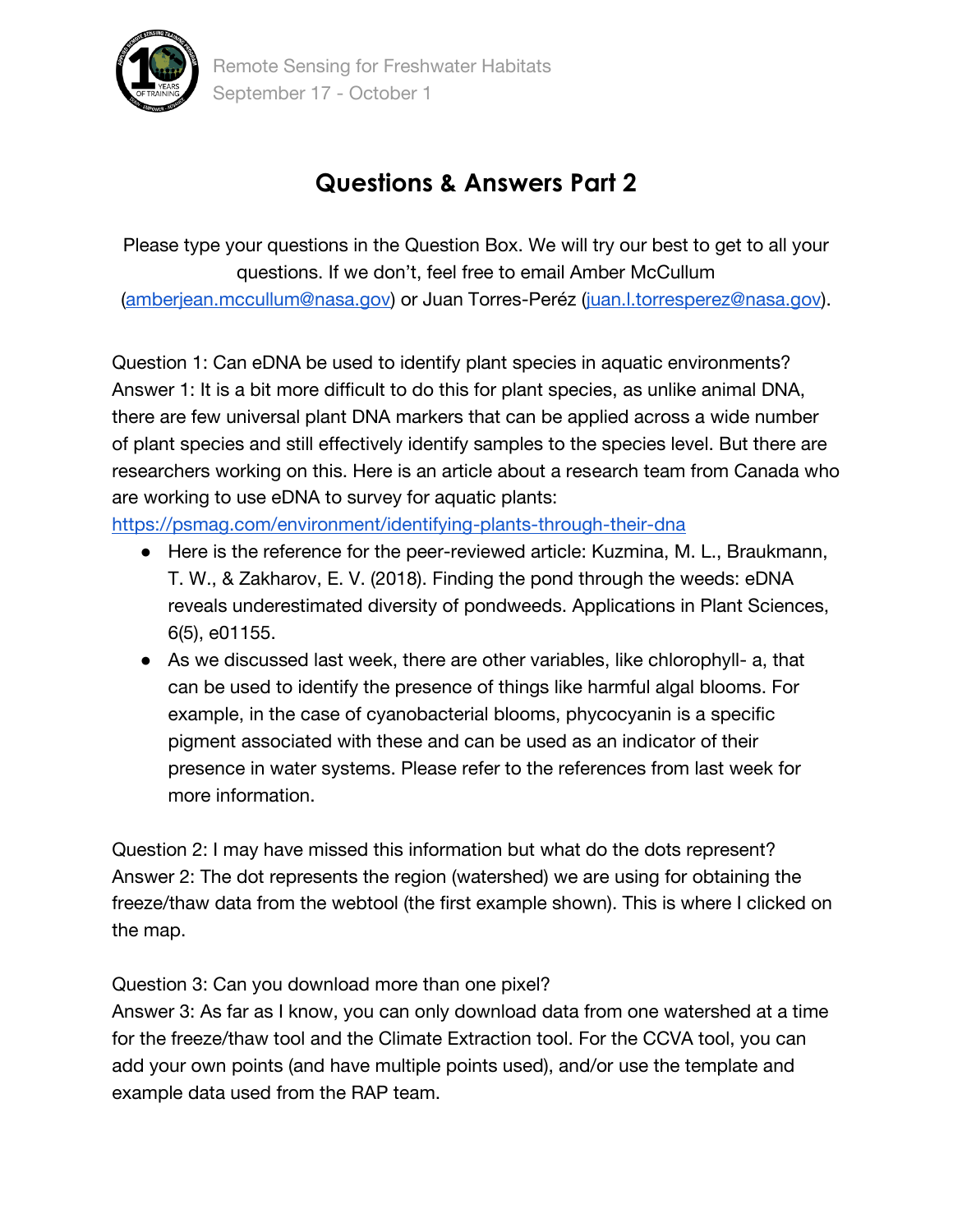

Question 4: I'm not aware of anything like this for Africa?

Answer 4: No I am not aware of similar tools for Africa, but if any of our participants are aware of any other such tools, please feel free to include a link in the Q&A. Here is another reference provided from a webinar participant for a similar tool in the Pacific Northwest region:<http://www.psmfc.org/program/streamnet>

- Here is another example from the Chesapeake region that a participant provided: The Freshwater Network Chesapeake Fish Passage Prioritization project tool<https://maps.freshwaternetwork.org/chesapeake/>
- Additionally, here's a recent review particularly on water quality for freshwater ecosystems analysis that includes some information from African systems: <https://www.mdpi.com/2076-3263/8/2/45>

Question 5: Explore Salmon habitat tool is not working today :( Answer 5: Yes, it seems like the RAP tools are experiencing too much user traffic. So if you are interested, please come back to these examples at a later date.

Question 6: Do these metrics and climate change vulnerability assessment database will be for over the world? Example for East Africa and Asia? Answer 6: No, for this tool it is just for the Pacific Northwest and Pacific Rim region. If there are any other examples that the participants are aware of please provide them in the Q&A.

Question 7: What is the benefit of using the RAP tool instead of a GIS? Answer 7: The benefit is that you can run these analyses and generate graphs and conduct climate change vulnerability assessments within the tool. You don't have to download the data. It's entirely possible to do this in a GIS, you'd just have to do a lot of these same steps. Sometimes it can be clunkier to do it that way. It really is preference. If you are downloading your own data, such as Landsat, to create a land cover map this takes more time, but you know each and every step in the process, so you understand the data well. So that's the benefit of using GIS and going through your own processes. But the benefit of tools like RAP is the online component - the ability to run these analyses without having to go through a lot of complicated steps that can take a lot of time and use a lot of space on your computer.

Question 8: Can the RAP tool be used to identify species in a watershed?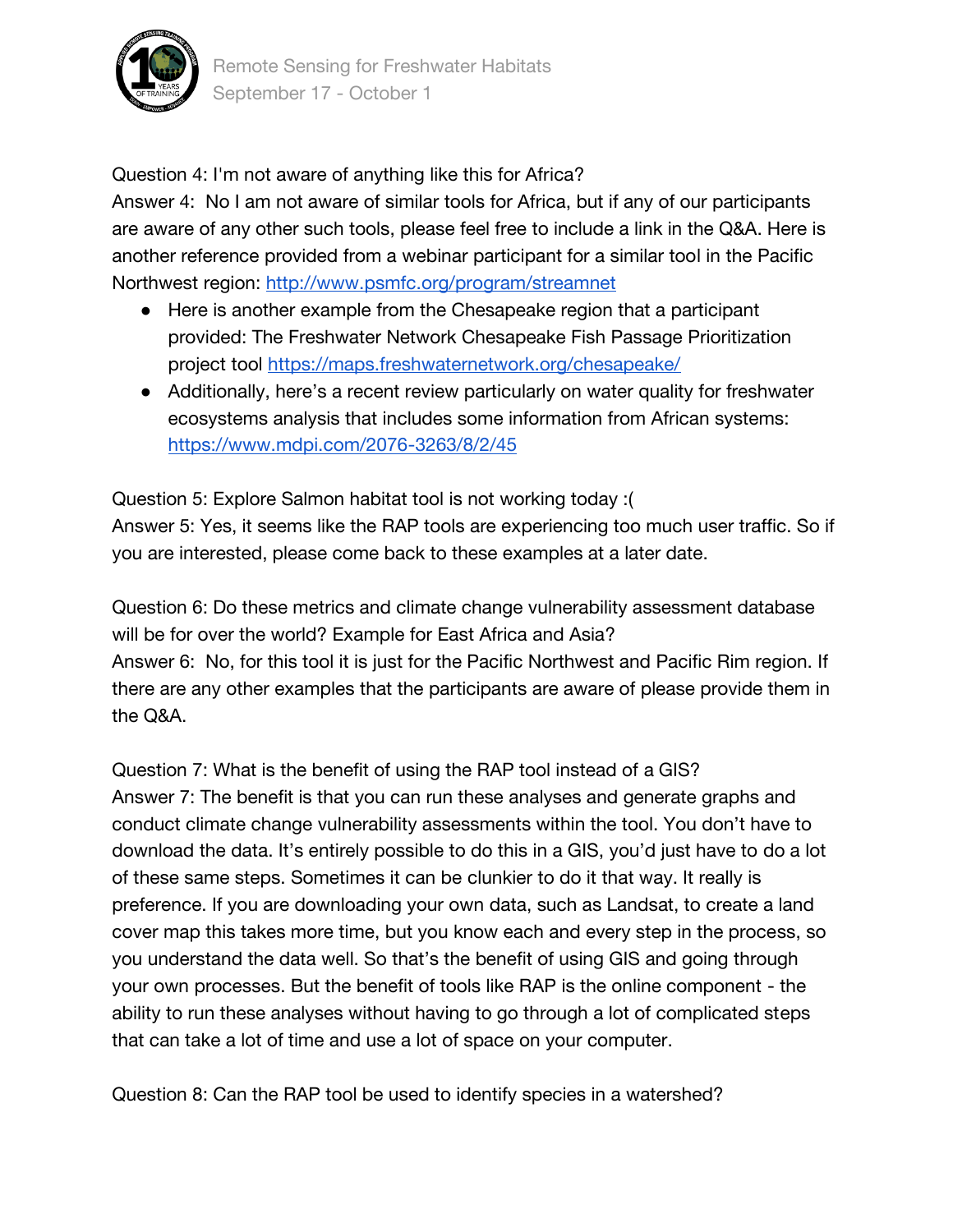

Answer 8: Not that I'm aware of. The RAP tool can ingest your own data about species in the region if you're interested in conducting something like the climate change vulnerability assessment. But I don't believe they have a library of DNA markers or species markers for this region within the tool itself. I would refer to the website for clarification, but I don't believe the tool is designed to identify many species in the region. I believe it's meant to focus on salmonids.

Question 9: Can we develop a global tool such as RAP?

Answer 9: I believe that - it would take a lot of time. But it's certainly possible. This provides an example of what can be done for a specific region. But it outlines the data needs and additional region-specific information. Creating a global tool would take a lot of effort, require input from scientists around the globe.

Question 10: Is this type of analysis and data (e.g resistance mapping) often combined with habitat simulation?

Answer 10: Yes, we provide a couple of examples. But these types of maps can be very useful for things like connectivity modeling. Here is a great list of some connectivity models: [http://corridordesign.org/designing\\_corridors/resources/gis\\_tools](http://corridordesign.org/designing_corridors/resources/gis_tools)

Question 11: What are the differences/impacts when applying these 5 methods in freshwater and marine ecosystem?

Answer 11: I am assuming this question refers to the statistical methods for finding the best fitting resistance layers. These are: Regression analysis, Spatial autocorrelation, Bayesian clustering, Multivariate analyses, Mantel's test. The best test (and therefore resistance map layer or model to choose) will be really dependent on your region and how well the map layer represents gene flow based on your in-situ data and other factors. You will likely need to use multiple tests and run your connectivity models many times to find the best fit. Many studies use a combination of tests.

Please refer to this reference for more information on each test. A great resources with pros and cons for each. Manuel et al. 2003:

<https://www.sciencedirect.com/science/article/abs/pii/S0169534703000089>